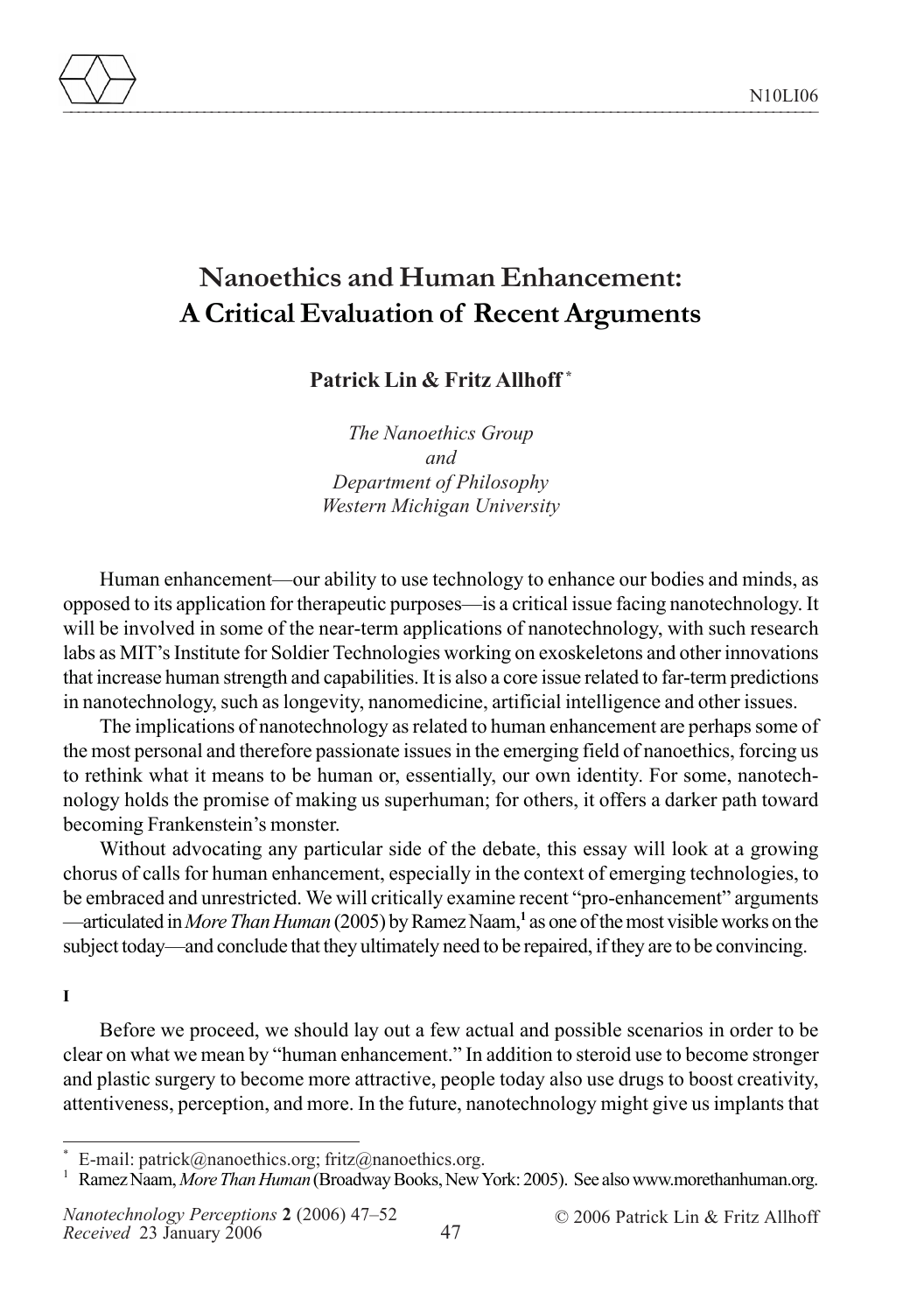enable us to see in the dark, or in currently non-visible regions such as the infrared. As artificial intelligence advances, nano-computers might be imbedded into our bodies in order to help process more information faster, even to the point where man and machine become indistinguishable.

These scenarios admittedly sound like science fiction, but with nanotechnology, we move much closer to turning them into reality. Atomically-precise manufacturing techniques continue to become more refined and will be able to build cellular-level sensors and other tools that can be integrated into our bodies. Indeed, designs have already been worked out for such innovations as a 'respirocyte'—an artificial red blood cell that holds a reservoir of oxygen.**<sup>2</sup>** A respirocyte would come in handy for, say, a heart attack victim to continue breathing for an extra hour until medical treatment is available, despite a lack of blood circulation to the lungs or anywhere else. But in an otherwise-healthy athlete, a respirocyte could boost performance by delivering extra oxygen to the muscles, as if the person were breathing from a pure oxygen tank.

What we do *not* mean by 'human enhancement' is the mere use of tools, such as a hammer or Microsoft Word, to aid human activities, or 'natural' improvements of diet and exercise though, as we shall discuss later, agreeing on a definition may not be a simple matter. Further, we must distinguish the concept from therapeutic applications, such as using steroids to treat any number of medical conditions, which we take to be unobjectionable for the purposes of this essay.

Also, our discussion here can benefit from quickly noting some of the intuitions on both sides of the debate. The anti-enhancement camp may point to steroids in sports as an argument for regulating technology: that it corrupts the notion of fair competition. Also, some say, by condoning enhancement we are setting the wrong example for our children, encouraging risky behavior in bodies that are still developing. 'Human dignity' is also a recurring theme for this side, believing that such enhancements pervert the notion of what it means to be human (with all our flaws).

On the pro-enhancement side, it seems obvious that the desire for self-improvement is morally laudable. Attempts to improve ourselves through, for example, education, hard work, and so on are uncontroversially good; why should technology-based enhancements be viewed any differently? In addition to virtue-based defenses of technological enhancement, we might also appeal to individual autonomy to defend the practice: so long as rational, autonomous individuals freely choose to participate in these projects, intervention against them is morally problematic.

In *More Than Human*, it is interesting to see that the debate is framed as a conservative (anti-enhancement) versus liberal (pro-enhancement) issue.**<sup>3</sup>** This proposed dichotomy is undoubtedly influenced by the creation and work of the U.S. President's Council on Bioethics. Led by Leon Kass, M.D., PhD, the council released a report, *Beyond Therapy,* in 2004 that endorsed an anti-enhancement position; this report has become the prime target for both liberals and pro-enhancement groups. However, it would be a mistake to think that the issue necessarily follows political lines, since there may be good reason for a liberal to be anti-enhancement, as well as for a conservative to support it.

<sup>2</sup> Robert A. Freitas Jr., "Exploratory Design in Medical Nanotechnology: A Mechanical Artificial Red Cell," *Artificial Cells, Blood Substitutes, and Immobil. Biotech.* 26 (1998): 411–430. 3 Naam (2005), p. 3–5.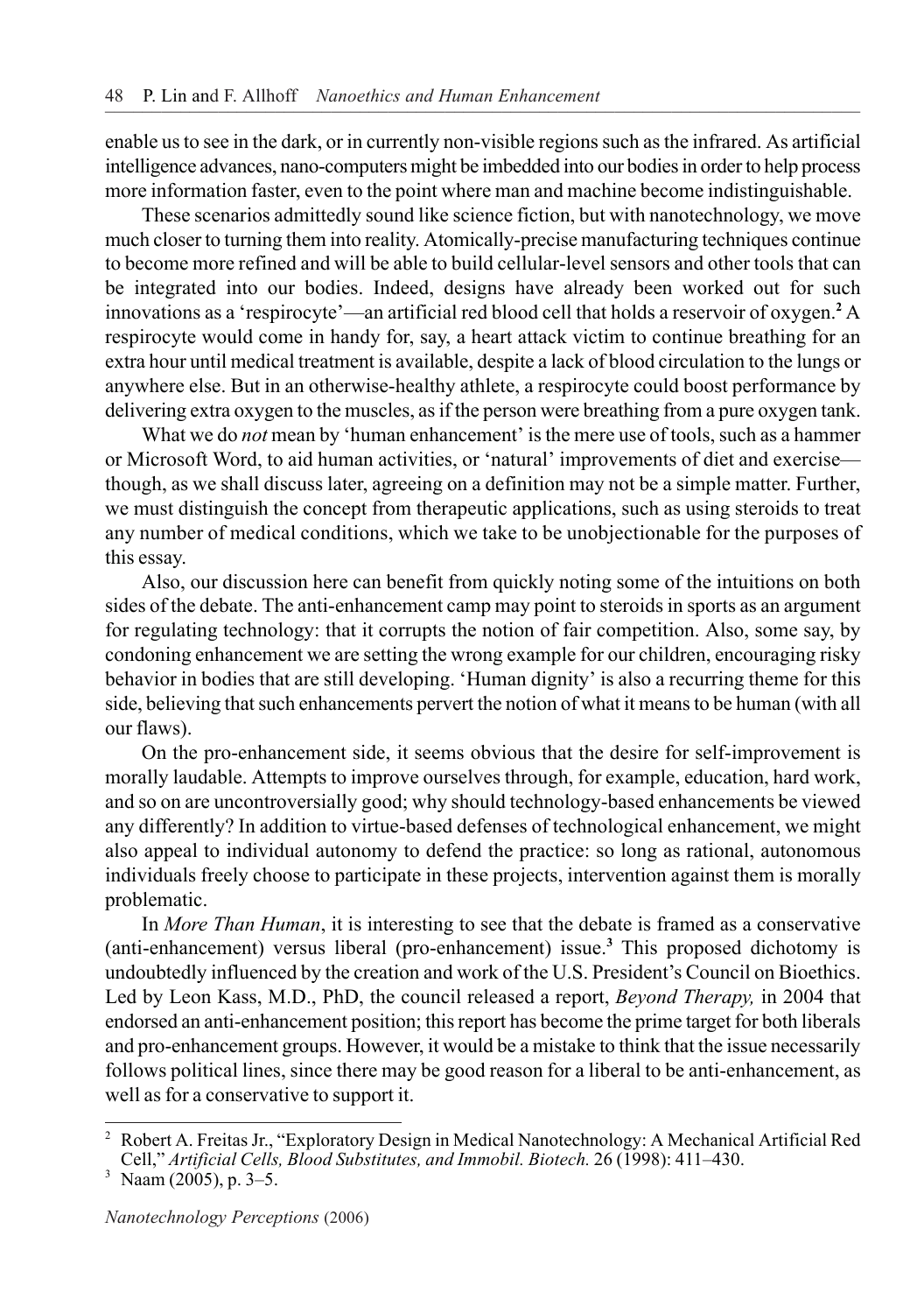#### **II**

In his introductory chapter, Naam outlines the overarching theme that is supported by his research and analysis in subsequent chapters. He offers four distinct arguments in defending the pro-enhancement position: first, there are pragmatic reasons for embracing enhancement; second, regulation will not work anyway; third, respect for our autonomy licenses the practices; and, fourth, that the desire to enhance is inherently human and therefore must be respected.

1. In his first argument, Naam points out that "scientists cannot draw a clear line between healing and enhancing."**<sup>4</sup>** The implied conclusion here is that, if no principled distinction can be made between two concepts, it is irrational to afford them different moral status. So, since there are no restrictions on therapy, in that we have a right to medical aid, there also should be no restrictions on human enhancement, i.e. using the same medical devices or procedures to improve our already-healthy bodies. In other words, there is no significant or moral difference between therapy and enhancement.

There are numerous problems with such a claim; we will herein elucidate two. The first problem can be illustrated by the famous philosophical puzzle called "The Paradox of the Heap": given a heap of sand with *N* number of grains of sand, if we remove one grain of sand, we are still left with a heap of sand (that now only has *N*–1 grains of sand). If we remove one more grain, we are again left with a heap of sand (that now has *N*–2 grains). If we extend this line of reasoning and continue to remove grains of sand, we see that there is no clear point where we can definitely say that on side A, here is a heap of sand, but on the side B, this is less than a heap. In other words, there is no clear distinction between a heap of sand and a less-than-a-heap or even no sand at all. However, the wrong conclusion to draw here is that there is no *difference*  between them; so likewise, it would be fallacious to conclude that there is no difference between therapy and enhancement. It may still be the case that there is no *moral* difference between the two, but we cannot arrive at it through the argument that there is no clear defining line.

But, second, there likely *are* principled distinctions that can be made between enhancement and therapy.**<sup>5</sup>** For example, Norm Daniels has argued for the use of "quasi-statistical concepts of 'normality' to argue that any intervention designed to restore or preserve a species-typical level of functioning for an individual should count as [therapy]"**<sup>6</sup>** and the rest as enhancement. Alternatively, Eric Juengst has proposed that therapies aim at pathologies that compromise health, whereas enhancements aim at improvements that are not health-related.**<sup>7</sup>**

Another pragmatic reason Naam gives is that "we cannot stop research into enhancing ourselves without also halting research focused on healing the sick and injured."<sup>8</sup> However, this claim seems to miss the point: anti-enhancement advocates can simply counter that it is not the research they want stopped or regulated, but rather the *use* of that research or its products for

<sup>&</sup>lt;sup>4</sup> Naam (2005), p. 5.<br><sup>5</sup> For more discussion of these ideas, see Fritz Allhoff, "Germ-Line Genetic Enhancement and Rawlsian Primary Goods," *Kennedy Institute of Ethics Journals* 15.1 (2005): 43–60.

<sup>&</sup>lt;sup>6</sup> Norm Daniels, "Growth Hormone Therapy for Short Stature: Can We Support the Treatment/<br>Enhancement Distinction?", *Growth: Genetics & Hormones* 8.S1 1992): 46–8.

<sup>&</sup>lt;sup>7</sup> Eric Juengst, "Can Enhancement Be Distinguished from Prevention in Genetic Medicine?", *Journal of Medicine and Philosophy* 22 (1997): 125–42. 8 Naam (2005), p. 5.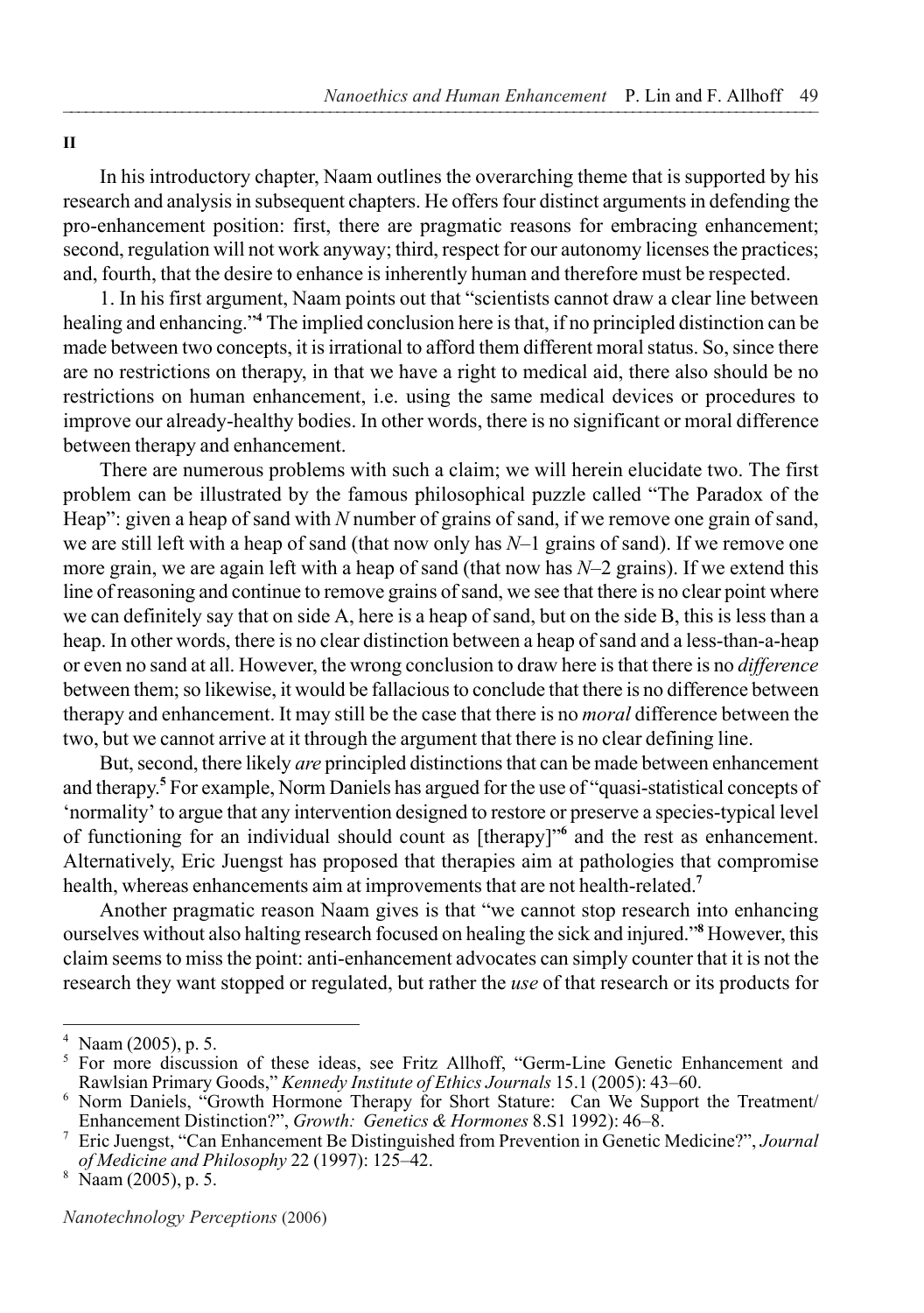enhancement. For instance, we may want to ban steroids from sports, but no one is calling for an outright ban on all steroids research, much of which serves healing purposes.

Naam also puts the burden of proof—that regulation of enhancement is needed—on the anti-enhancement side, instead of offering an argument that enhancement need not be regulated.<sup>9</sup> But it is unclear here why we should abandon the principle of erring on the side of caution, particularly where human health may be at stake as well as other societal impacts. Further, both sides have already identified a list of benefits or harms that might arise from unregulated human enhancement. The problem now is to evaluate these benefits and harms against each other (e.g., increased longevity versus overpopulation), also factoring in any relevant human rights. If neither side is able to convincingly show that benefits outweigh harms, or vice versa, then burden of proof seems to be a non-issue.

2. In his second argument, Naam compares a ban on enhancement to the U.S. "War on Drugs", citing its ineffectiveness as well as externalities such as artificially high prices and increased safety risks (e.g., users having to share needles because they cannot obtain new or clean ones) for those who will use drugs anyway.**<sup>10</sup>** If people are as avidly driven to enhancement as they are to drugs, then yes, this may be the case. But is that a good enough reason to not even try to contain a problem, whether it is drugs, prostitution, gambling, or whatever? While such laws may be paternalistic, they reflect the majority consensus that a significant number of people cannot act responsibly in these activities and need to be protected from themselves and from inevitably harming others. Even many liberals are not categorically opposed to these regulations and may see the rationale of 'greater good' behind similar regulation of enhancement.

Further, that we are unable to totally stop an activity does not seem to be reason at all against prohibiting that activity. If it were, then we would not have any laws against murder, speeding, 'illegal' immigration—in fact, it is unclear what laws we would have left. Laws exist precisely because some people inescapably have tendencies to the opposite of what is desired by society or government. Again, this is not to say that human enhancement should be prohibited, only that a stronger and more compelling argument is needed.

3. In his third argument, Naam ties human enhancement to the debate over human freedom: "Should individuals and families have the right to alter their own minds and bodies, or should that power be held by the state? In a democratic society, it's every man and woman who should determine such things, not the state...Governments are instituted to *secure* individual rights, not to restrict them."**<sup>11</sup>**

Besides politicizing a debate that need not be political, Naam's arguments are increasingly not anti-conservative but pro-libertarian. You would need to have already adopted the libertarian philosophy to accept this line of reasoning (as well as the preceding argument), since again, even liberals can see that the state has a broader role in creating a functioning, orderly society. This necessarily entails reasonable limits to whatever natural rights we have and also implies new responsibilities—for example, we shouldn't exercise our right to free speech by slandering or by yelling "Fire!" in a crowded theater.

 $\frac{9}{10}$  Naam (2005), p. 5.<br> $\frac{10}{10}$  Naam (2005), p. 6.

 $11$  Naam (2005), p. 6–9.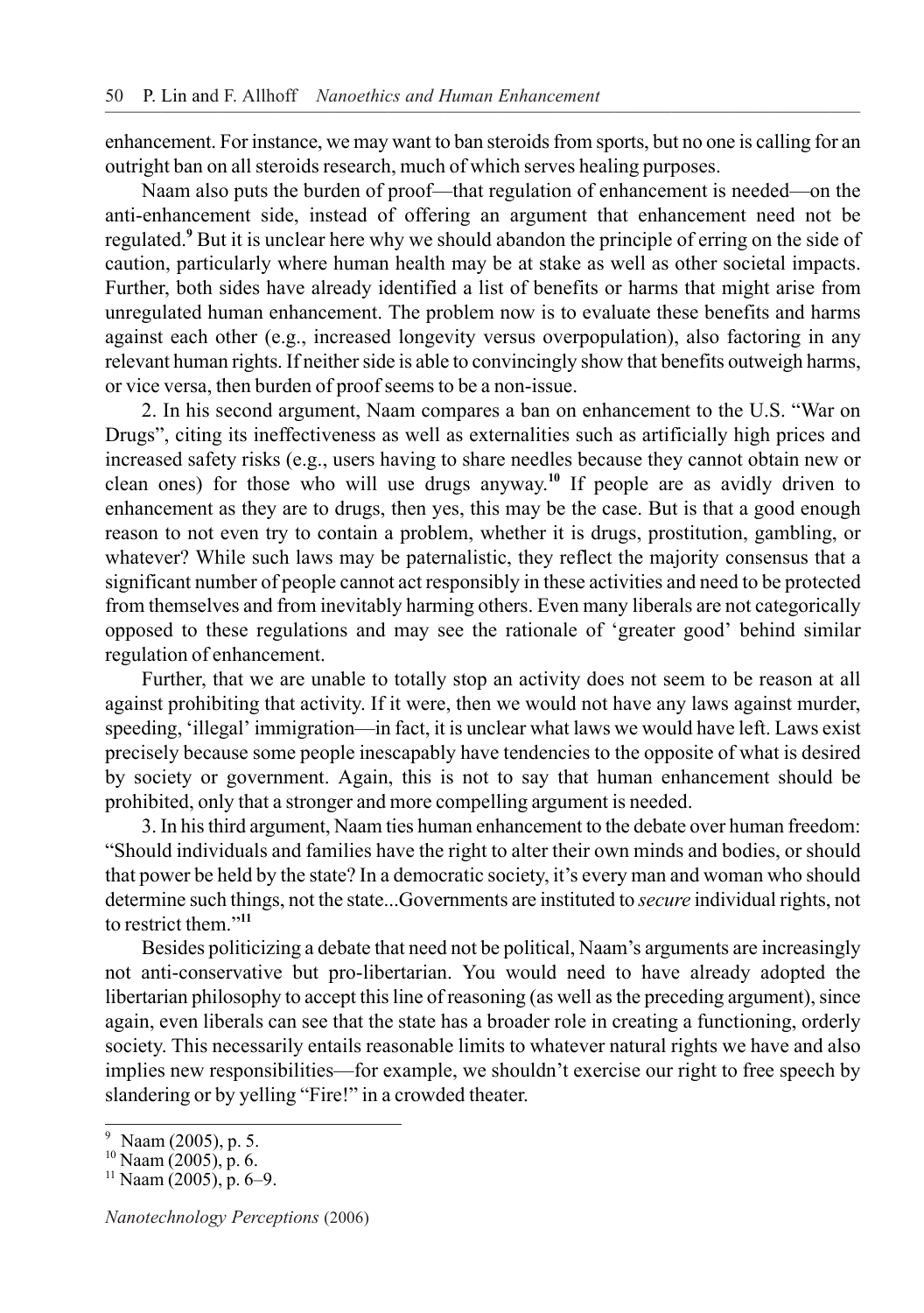A democratic society is not compelled to endorse *laissez-faire* political philosophy and the minimal state, as some political philosophers have suggested.**<sup>12</sup>** Nor would reasonable people necessarily want unrestricted freedom, e.g. no restrictions or background checks for gun ownership. Even in a democracy as liberal as ours the United States we understand the value of regulations as a way to *enhance* our freedom. For instance, our economic system is not truly a "free market"—though we advocate freedom in general, regulations exist not only to protect our rights, but also to create an orderly process that greases the economic wheel, accelerating both innovations and transactions. As a simpler example, by disciplining a dog to obey commands and not run around unchecked, we actually increase that pet's freedom by now being able to take it on more walks and perhaps without a leash (not to compare people with dogs or laws with behavioral conditioning).

4. Finally, Naam argues that people have been enhancing themselves from the start: "Far from being unnatural, the drive to alter and improve on ourselves is a fundamental part of who we humans are. As a species we've always looked for ways to be faster, stronger, and smarter and to live longer."**<sup>13</sup>** This seems to be an accurate observation, but it is an argumentative leap from this fact about the world, which is descriptive, to a moral conclusion about the world, which is normative. Or, as the philosophical saying goes, we cannot derive 'ought' from 'is', meaning just because something is a certain way doesn't mean it should be that way or must continue to be that way. For instance, would the fact that we have engaged in wars—or slavery, or intolerance—across the entire history of civilization imply that we should continue with those activities?

More seriously, this argument seems to turn on an overly-broad definition of 'human enhancement', such that it includes the use of tools, diet, exercise, and so on—or what we would intuitively call 'natural' improvement. An objection to Naam's first argument also applies here: just because we cannot clearly delineate between enhancement and therapy or tool-use does not mean there is no line between them. We understand that steroid use by baseball players is a case of human enhancement; we also understand that using a rock to crack open a clam is not. Still, the fact that we have not arrived at a clear definition of 'human enhancement' should not prevent us from using intuitive distinctions to meaningfully discuss the issue.

# **III**

The point here is not that human enhancement *should* be restricted. It is simply that current arguments need to be more compelling and philosophically rigorous, if the pro-enhancement side is to be successful. There is admittedly a strong intuition driving the pro-enhancement movement, but it needs to be articulated more fully, resulting in an argument something like the following:

Who we are now seems to be a product of nature and nurture, most of which is beyond our control. So, if this genetic-environmental lottery is truly random, then why should we be constrained to its results? After all, we've never agreed to such a process in the first place. Why

<sup>&</sup>lt;sup>12</sup> See, for example, Robert Nozick, *Anarchy, State, and Utopia* (New York: Basic Books 1974).<br><sup>13</sup> Naam (2005), p. 9.